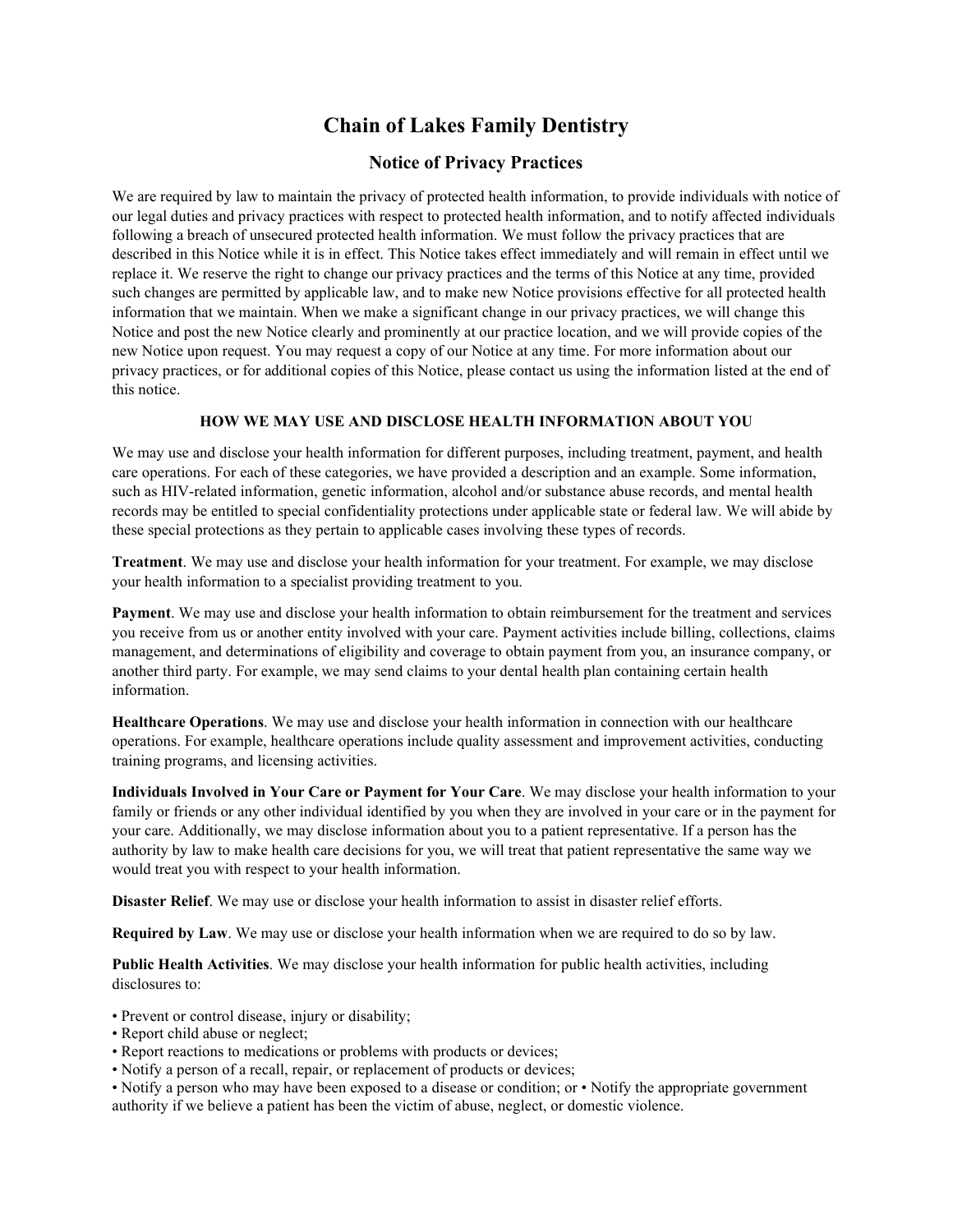**National Security**. We may disclose to military authorities the health information of Armed Forces personnel under certain circumstances. We may disclose to authorized federal officials health information required for lawful intelligence, counterintelligence, and other national security activities. We may disclose to correctional institution or law enforcement official having lawful custody the protected health information of an inmate or patient.

**Secretary of HHS**. We will disclose your health information to the Secretary of the U.S. Department of Health and Human Services when required to investigate or determine compliance with HIPAA. **Worker's Compensation.** We may disclose your PHI to the extent authorized by and to the extent necessary to comply with laws relating to worker's compensation or other similar programs established by law.

**Law Enforcement**. We may disclose your PHI for law enforcement purposes as permitted by HIPAA, as required by law, or in response to a subpoena or court order.

**Health Oversight Activities**. We may disclose your PHI to an oversight agency for activities authorized by law. These oversight activities include audits, investigations, inspections, and credentialing, as necessary for licensure and for the government to monitor the health care system, government programs, and compliance with civil rights laws.

**Judicial and Administrative Proceedings**. If you are involved in a lawsuit or a dispute, we may disclose your PHI in response to a court or administrative order. We may also disclose health information about you in response to a subpoena, discovery request, or other lawful process instituted by someone else involved in the dispute, but only if efforts have been made, either by the requesting party or us, to tell you about the request or to obtain an order protecting the information requested.

**Research**. We may disclose your PHI to researchers when their research has been approved by an institutional review board or privacy board that has reviewed the research proposal and established protocols to ensure the privacy of your information.

**Coroners, Medical Examiners, and Funeral Directors**. We may release your PHI to a coroner or medical examiner. This may be necessary, for example, to identify a deceased person or determine the cause of death. We may also disclose PHI to funeral directors consistent with applicable law to enable them to carry out their duties. **Fundraising**. We may contact you to provide you with information about our sponsored activities, including fundraising programs, as permitted by applicable law. If you do not wish to receive such information from us, you may opt out of receiving the communications.

## **Other Uses and Disclosures of PHI**

Your authorization is required, with a few exceptions, for disclosure of psychotherapy notes, use or disclosure of PHI for marketing, and for the sale of PHI. We will also obtain your written authorization before using or disclosing your PHI for purposes other than those provided for in this Notice (or as otherwise permitted or required by law). You may revoke an authorization in writing at any time. Upon receipt of the written revocation, we will stop using or disclosing your PHI, except to the extent that we have already taken action in reliance on the authorization. **Your Health Information Rights**

**Access**. You have the right to look at or get copies of your health information, with limited exceptions. You must make the request in writing. You may obtain a form to request access by using the contact information listed at the end of this Notice. You may also request access by sending us a letter to the address at the end of this Notice. If you request information that we maintain on paper, we may provide photocopies. If you request information that we maintain electronically, you have the right to an electronic copy. We will use the form and format you request if readily producible. If you are denied a request for access, you have the right to have the denial reviewed in accordance with the requirements of applicable law.

**Disclosure Accounting**. With the exception of certain disclosures, you have the right to receive an accounting of disclosures of your health information in accordance with applicable laws and regulations. To request an accounting of disclosures of your health information, you must submit your request in writing to the Privacy Official.

**Right to Request a Restriction**. You have the right to request additional restrictions on our use or disclosure of your PHI by submitting a written request to the Privacy Official. Your written request must include (1) what information you want to limit, (2) whether you want to limit our use, disclosure or both, and (3) to whom you want the limits to apply. We are not required to agree to your request except in the case where the disclosure is to a health plan for purposes of carrying out payment or health care operations, and the information pertains solely to a health care item or service for which you, or a person on your behalf (other than the health plan), has paid our practice in full.

**Alternative Communication**. You have the right to request that we communicate with you about your health information by alternative means or at alternative locations. You must make your request in writing. Your request must specify the alternative means or location, and provide satisfactory explanation of how payments will be handled under the alternative means or location you request. We will accommodate all reasonable requests.